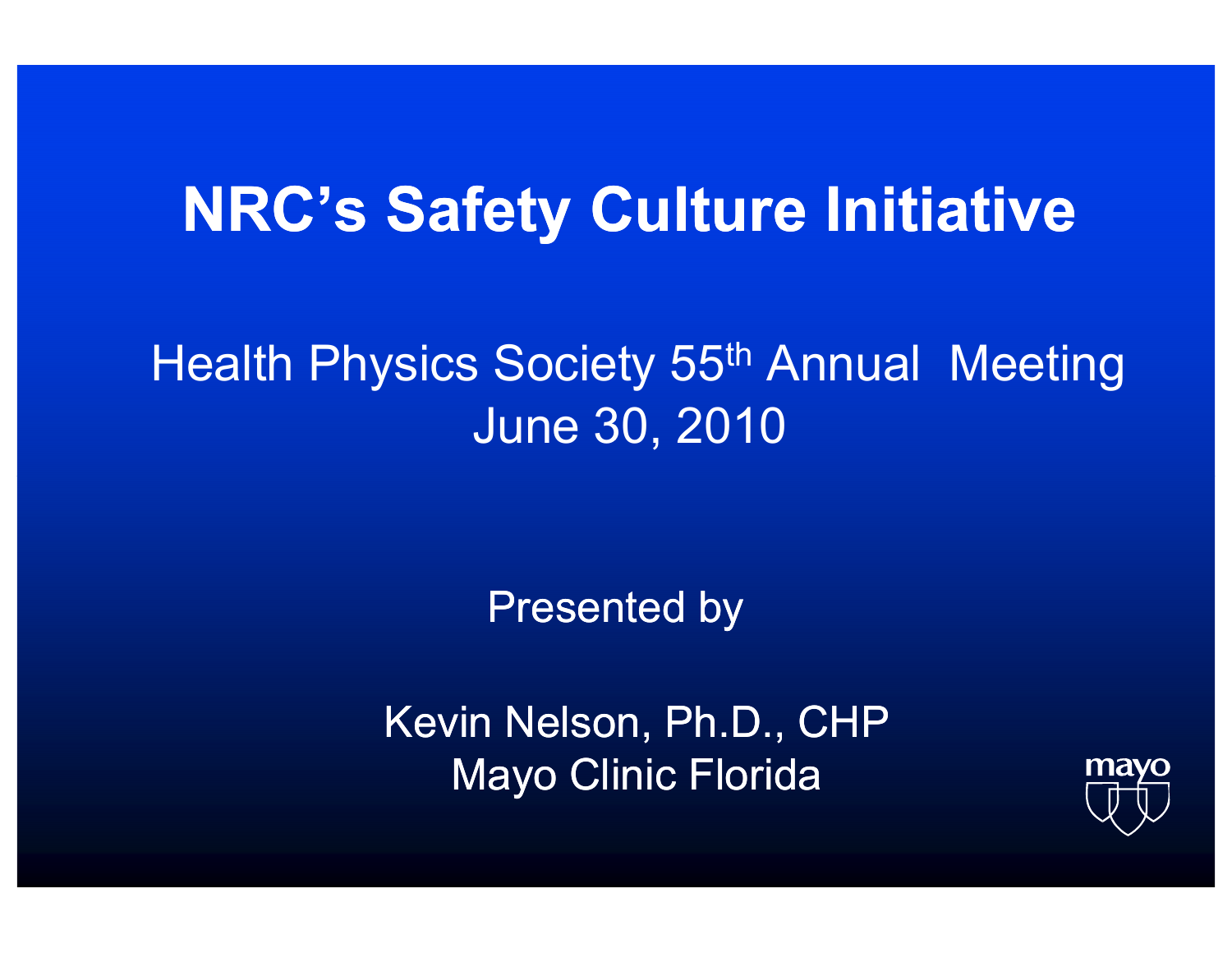#### **Problem Resolution and Metrics**

The organization ensures that issues potentially impacting safety or security are promptly identified, fully evaluated, and promptly addressed and corrected commensurate with their significance.

#### **Personal Responsibilities and Attitudes**

Everyone is personally responsible for nuclear s safety.

#### **Processes and Procedures**

Processes for planning and controlling work activities are implemented such that safety is maintained.

#### **Continuous Learning**

Organizational learning is embraced.

#### **Leadership Safety Behaviors**

Leaders demonstrate commitment to safety.

#### **Encouraging Report of Problems**

The organization maintains a safety conscious work environment in which personnel feel free to raise concerns without fear of retaliation.

#### **Effective Safety Communication**

Effective communication is essential to maintain focus on safety.

**Respectful Work Environment**

Trust and respect permeate the organization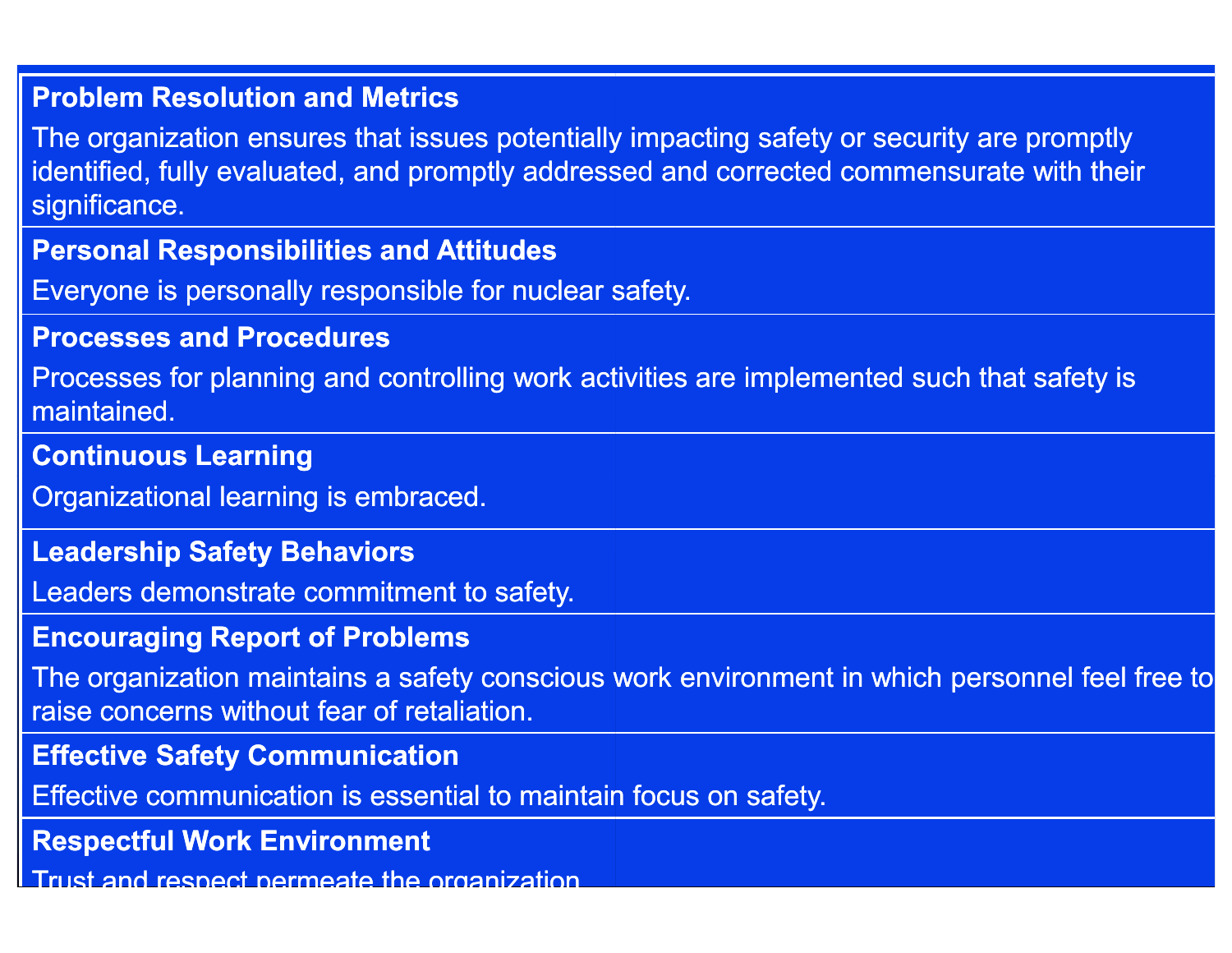### **NRC Workshop Main Concepts**

- Problem resolution and metrics
- Personal responsibilities and attitudes
- Processes and procedures
- Continuous learning
- Leadership safety behaviors
- Encourage reporting
- Effective safety communication
- Respectful work environment

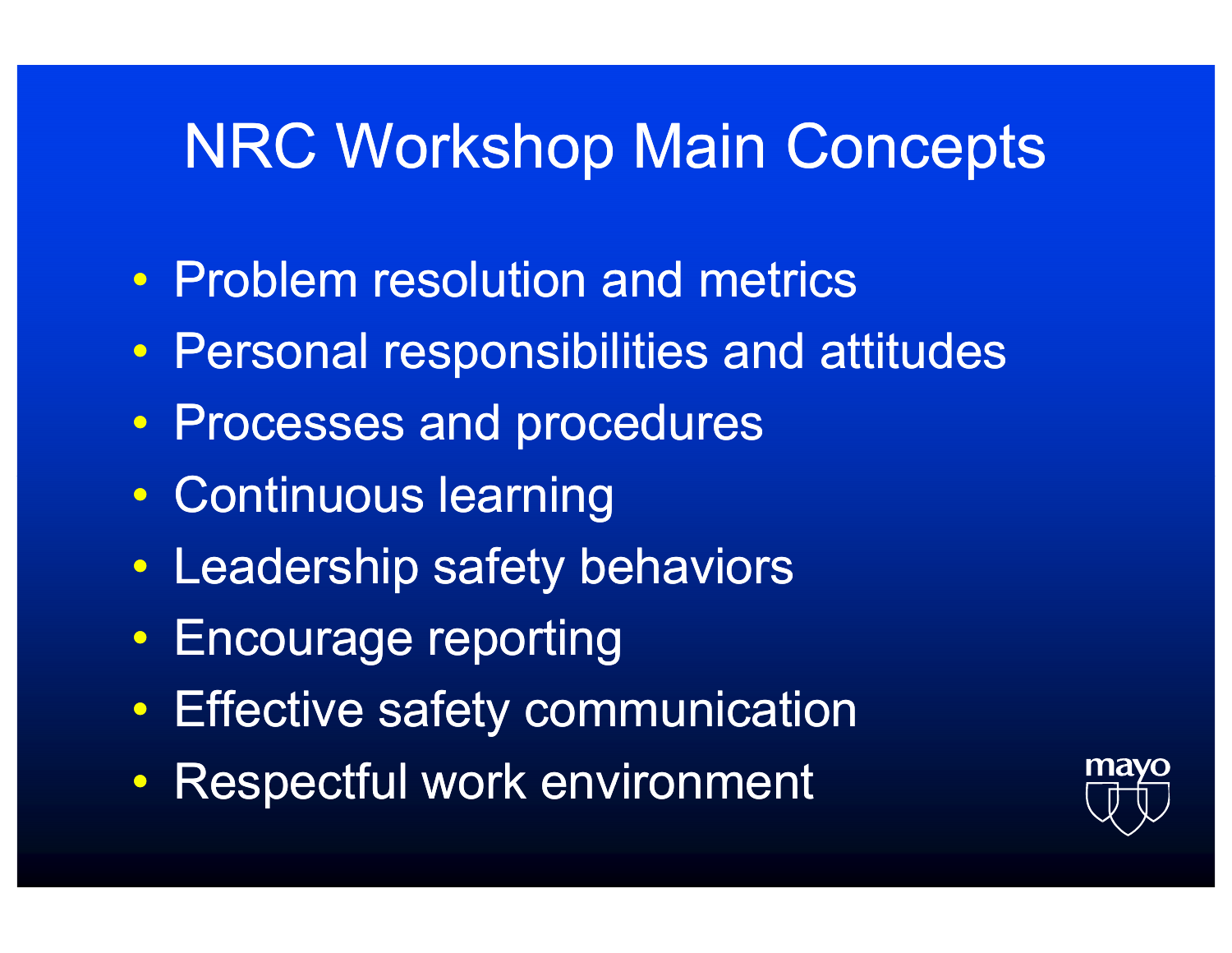# Factors Influencing **P o ositive** Safety Culture

- NRC and most RSO's have common goal, i.e., protect workers and members of the general public
- Most workers want to keep their exposure ALARA
- Most executives dislike negative publicity

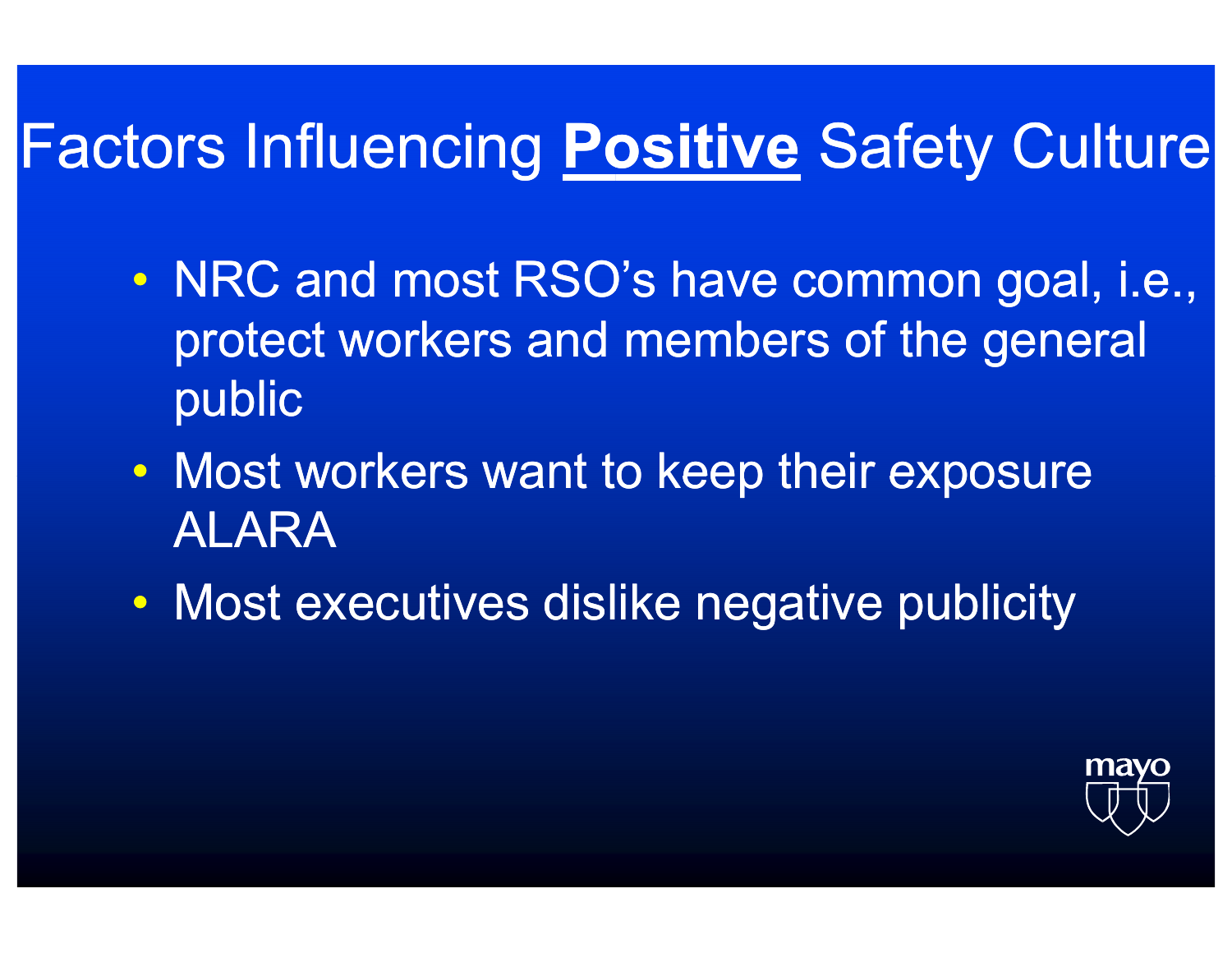## **Barriers** To Positive Safety Culture

- Program must be supported by upper administration
- $\bullet$ • Safety programs don't directly contribute to the NOI
- $\bullet$ • Safety programs target for reduction during difficult economic times – doing more with less
- $\mathbf C$ • Risk of being replaced by less educated/experience ed individuals
- $\bullet$ • 'Big hammer' approach less effective as longterm solution